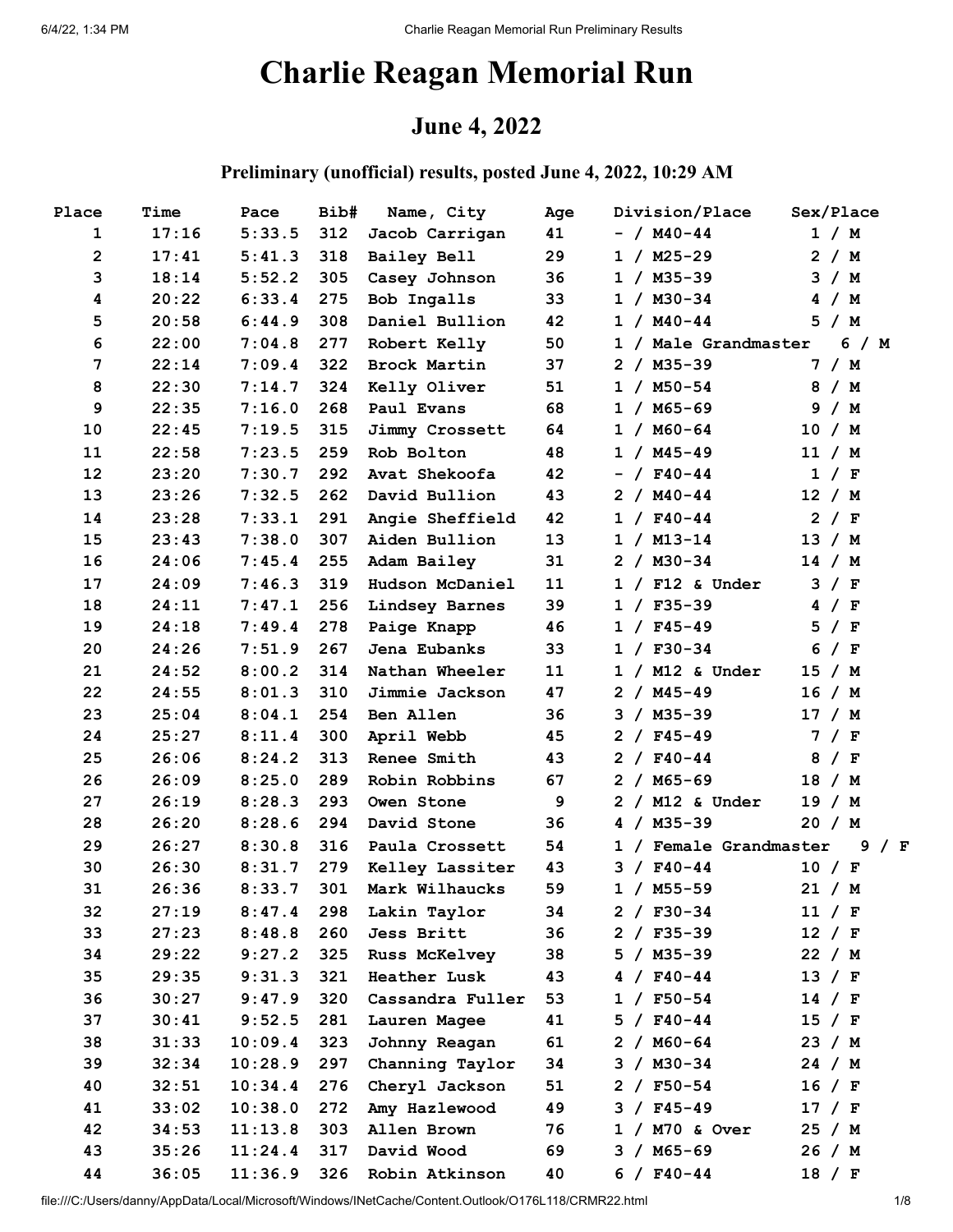6/4/22, 1:34 PM Charlie Reagan Memorial Run Preliminary Results

| 45 | 36:46   | 11:50.1 | 286 | Della Petersen          | 42 | $7 / F40 - 44$   | 19 / F   |  |
|----|---------|---------|-----|-------------------------|----|------------------|----------|--|
| 46 | 37:38   | 12:06.7 | 271 | Karen Gurley            | 61 | $1 / F60 - 64$   | 20 / F   |  |
| 47 | 38:44   | 12:28.1 | 282 | Corinne Massey          | 60 | $2 / F60-64$     | 21 / F   |  |
| 48 | 39:06   | 12:35.1 | 257 | John Barnes             | 41 | $3 / M40 - 44$   | 27 / M   |  |
| 49 | 39:08   | 12:35.6 | 274 | Terry Hopper            | 54 | $2 / M50 - 54$   | 28 / M   |  |
| 50 | 39:55   | 12:51.0 | 261 | <b>DONNA BULLINGTON</b> | 57 | $1 / F55 - 59$   | 22 / $F$ |  |
| 51 | 41:12   | 13:15.7 | 285 | Jean Newsome            | 65 | $1 / F65 - 69$   | 23 / F   |  |
| 52 | 42:44   | 13:45.4 | 290 | Dee Seghers             | 60 | $3 / F60 - 64$   | 24 / $F$ |  |
| 53 | 43:12   | 13:54.2 | 266 | Rosa Davis              | 54 | $3 / F50 - 54$   | 25 / F   |  |
| 54 | 43:12   | 13:54.3 | 265 | Cyndi Crenshaw          | 63 | $4 / F60 - 64$   | 26 / F   |  |
| 55 | 43:13   | 13:54.5 | 273 | Cierra Hopper           | 27 | $1 / F25 - 29$   | 27 / F   |  |
| 56 | 44:55   | 14:27.4 | 258 | Michelle Berry          | 37 | $3 / F35 - 39$   | 28 / F   |  |
| 57 | 46:26   | 14:56.8 | 304 | John Wheeler            | 51 | $3 / M50 - 54$   | 29 / M   |  |
| 58 | 47:09   | 15:10.4 | 302 | Rachel Williams         | 22 | $1 / F20-24$     | 29 / F   |  |
| 59 | 47:09   | 15:10.5 | 263 | Whitney Cobb            | 36 | $4 / F35 - 39$   | 30 / F   |  |
| 60 | 48:02   | 15:27.7 | 287 | Julia Rankin            | 38 | $5 / F35 - 39$   | 31 / F   |  |
| 61 | 48:21   | 15:33.7 | 283 | Krystle McCall          | 39 | $6 / F35 - 39$   | 32 / F   |  |
| 62 | 51:51   | 16:41.4 | 299 | Marie Threadgill        | 81 | $1 / F70$ & Over | 33 / F   |  |
| 63 | 51:51   | 16:41.5 | 306 | Leigh Buie              | 60 | $5 / F60 - 64$   | 34 / F   |  |
| 64 | 52:03   | 16:45.2 | 264 | Candy Colvin            | 50 | $4 / F50 - 54$   | 35 / F   |  |
| 65 | 1:05:01 | 20:55.5 | 309 | Grace Yarish            | 26 | $2 / F25-29$     | 36 / F   |  |
| 66 | 1:05:01 | 20:55.6 | 270 | Martin Fogarty          | 28 | $2 / M25 - 29$   | 30 / M   |  |

## **Male**

| Place           | Time  | Pace         | Bib# | Name, City           | Age | Overall Place  |
|-----------------|-------|--------------|------|----------------------|-----|----------------|
| $\mathbf 1$     | 17:16 | $5:33.5$ 312 |      | Jacob Carrigan       | 41  | $\mathbf 1$    |
| $\overline{2}$  | 17:41 | $5:41.3$ 318 |      | Bailey Bell          | 29  | $\overline{2}$ |
| 3               | 18:14 | 5:52.2       | 305  | Casey Johnson        | 36  | 3              |
| 4               | 20:22 | 6:33.4       | 275  | Bob Ingalls          | 33  | 4              |
| 5               | 20:58 | $6:44.9$ 308 |      | Daniel Bullion       | 42  | 5              |
| 6               | 22:00 | 7:04.8       | 277  | Robert Kelly         | 50  | 6              |
| 7               | 22:14 | $7:09.4$ 322 |      | <b>Brock Martin</b>  | 37  | 7              |
| 8               | 22:30 | 7:14.7       | 324  | Kelly Oliver         | 51  | 8              |
| 9               | 22:35 | 7:16.0       | 268  | Paul Evans           | 68  | 9              |
| 10              | 22:45 | $7:19.5$ 315 |      | Jimmy Crossett       | 64  | 10             |
| 11              | 22:58 | 7:23.5       | 259  | Rob Bolton           | 48  | 11             |
| 12 <sub>2</sub> | 23:26 | $7:32.5$ 262 |      | David Bullion        | 43  | 13             |
| 13              | 23:43 | $7:38.0$ 307 |      | Aiden Bullion        | 13  | 15             |
| 14              | 24:06 | $7:45.4$ 255 |      | Adam Bailey          | 31  | 16             |
| 15              | 24:52 | $8:00.2$ 314 |      | Nathan Wheeler       | 11  | 21             |
| 16              | 24:55 | $8:01.3$ 310 |      | Jimmie Jackson       | 47  | 22             |
| 17              | 25:04 | $8:04.1$ 254 |      | Ben Allen            | 36  | 23             |
| 18              | 26:09 | 8:25.0       | 289  | Robin Robbins        | 67  | 26             |
| 19              | 26:19 | $8:28.3$ 293 |      | Owen Stone           | 9   | 27             |
| 20              | 26:20 | $8:28.6$ 294 |      | David Stone          | 36  | 28             |
| 21              | 26:36 | 8:33.7       | 301  | Mark Wilhaucks       | 59  | 31             |
| 22              | 29:22 | 9:27.2       | 325  | <b>Russ McKelvey</b> | 38  | 34             |
| 23              | 31:33 | 10:09.4      | 323  | Johnny Reagan        | 61  | 38             |
| 24              | 32:34 | 10:28.9      | 297  | Channing Taylor      | 34  | 39             |
| 25              | 34:53 | 11:13.8      | 303  | Allen Brown          | 76  | 42             |
| 26              | 35:26 | 11:24.4      | 317  | David Wood           | 69  | 43             |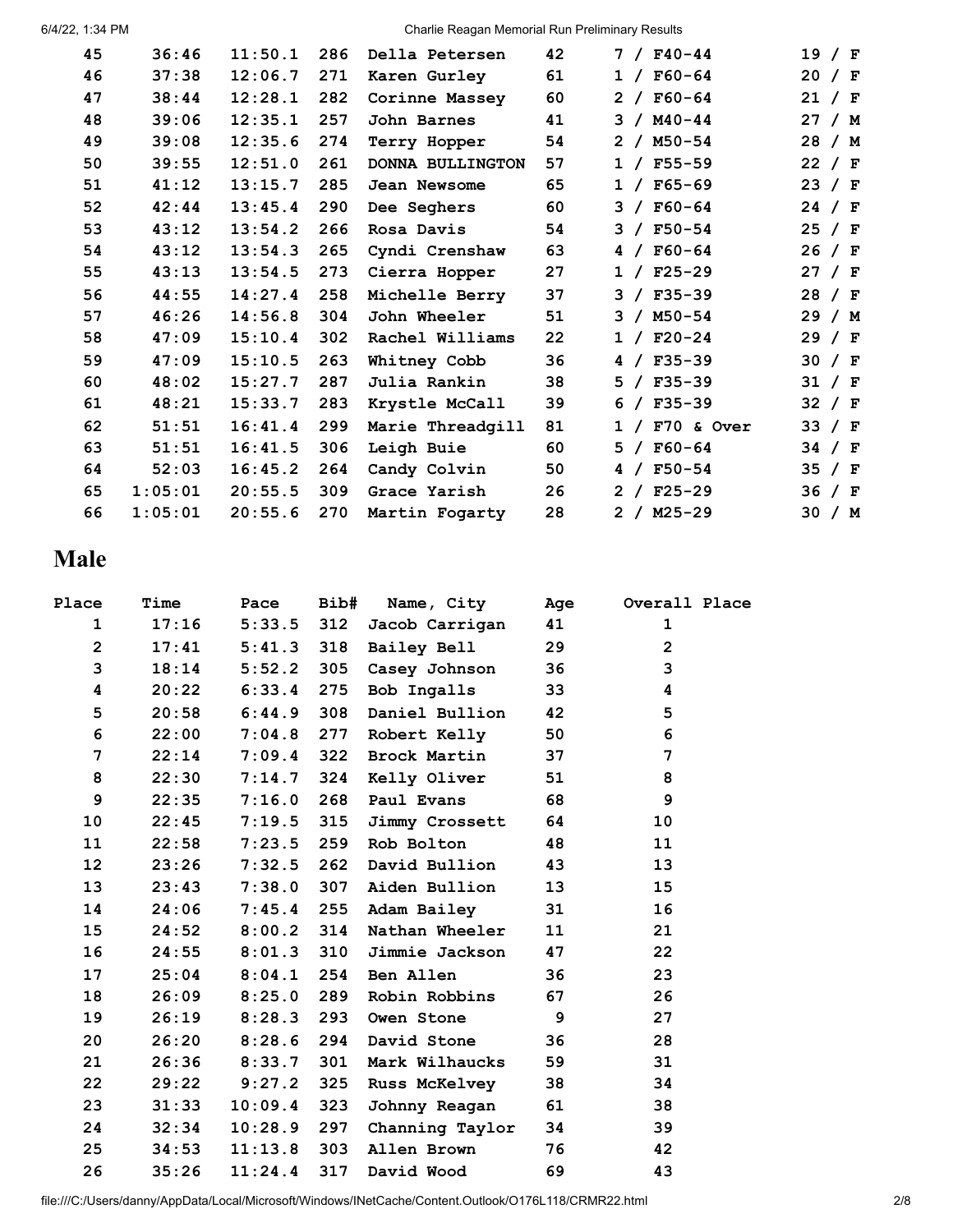| 27  |  | 39:06 12:35.1 257 John Barnes         | 41  | 48 |
|-----|--|---------------------------------------|-----|----|
| 28  |  | 39:08 12:35.6 274 Terry Hopper        | -54 | 49 |
| 29. |  | 46:26  14:56.8  304  John Wheeler     | -51 | 57 |
| 30  |  | 1:05:01  20:55.6  270  Martin Fogarty | -28 | 66 |

#### **Female**

| Place          | Time    | Pace    | Bib# | Name, City          | Age | Overall Place |  |
|----------------|---------|---------|------|---------------------|-----|---------------|--|
| $\mathbf{1}$   | 23:20   | 7:30.7  | 292  | Avat Shekoofa       | 42  | 12            |  |
| $\overline{2}$ | 23:28   | 7:33.1  | 291  | Angie Sheffield     | 42  | 14            |  |
| 3              | 24:09   | 7:46.3  | 319  | Hudson McDaniel     | 11  | 17            |  |
| 4              | 24:11   | 7:47.1  | 256  | Lindsey Barnes      | 39  | 18            |  |
| 5              | 24:18   | 7:49.4  | 278  | Paige Knapp         | 46  | 19            |  |
| 6              | 24:26   | 7:51.9  | 267  | Jena Eubanks        | 33  | 20            |  |
| $\overline{7}$ | 25:27   | 8:11.4  | 300  | April Webb          | 45  | 24            |  |
| 8              | 26:06   | 8:24.2  | 313  | Renee Smith         | 43  | 25            |  |
| 9              | 26:27   | 8:30.8  | 316  | Paula Crossett      | 54  | 29            |  |
| 10             | 26:30   | 8:31.7  | 279  | Kelley Lassiter     | 43  | 30            |  |
| 11             | 27:19   | 8:47.4  | 298  | Lakin Taylor        | 34  | 32            |  |
| 12             | 27:23   | 8:48.8  | 260  | Jess Britt          | 36  | 33            |  |
| 13             | 29:35   | 9:31.3  | 321  | <b>Heather Lusk</b> | 43  | 35            |  |
| 14             | 30:27   | 9:47.9  | 320  | Cassandra Fuller    | 53  | 36            |  |
| 15             | 30:41   | 9:52.5  | 281  | Lauren Magee        | 41  | 37            |  |
| 16             | 32:51   | 10:34.4 | 276  | Cheryl Jackson      | 51  | 40            |  |
| 17             | 33:02   | 10:38.0 | 272  | Amy Hazlewood       | 49  | 41            |  |
| 18             | 36:05   | 11:36.9 | 326  | Robin Atkinson      | 40  | 44            |  |
| 19             | 36:46   | 11:50.1 | 286  | Della Petersen      | 42  | 45            |  |
| 20             | 37:38   | 12:06.7 | 271  | Karen Gurley        | 61  | 46            |  |
| 21             | 38:44   | 12:28.1 | 282  | Corinne Massey      | 60  | 47            |  |
| 22             | 39:55   | 12:51.0 | 261  | DONNA BULLINGTON    | 57  | 50            |  |
| 23             | 41:12   | 13:15.7 | 285  | Jean Newsome        | 65  | 51            |  |
| 24             | 42:44   | 13:45.4 | 290  | Dee Seghers         | 60  | 52            |  |
| 25             | 43:12   | 13:54.2 | 266  | Rosa Davis          | 54  | 53            |  |
| 26             | 43:12   | 13:54.3 | 265  | Cyndi Crenshaw      | 63  | 54            |  |
| 27             | 43:13   | 13:54.5 | 273  | Cierra Hopper       | 27  | 55            |  |
| 28             | 44:55   | 14:27.4 | 258  | Michelle Berry      | 37  | 56            |  |
| 29             | 47:09   | 15:10.4 | 302  | Rachel Williams     | 22  | 58            |  |
| 30             | 47:09   | 15:10.5 | 263  | Whitney Cobb        | 36  | 59            |  |
| 31             | 48:02   | 15:27.7 | 287  | Julia Rankin        | 38  | 60            |  |
| 32             | 48:21   | 15:33.7 | 283  | Krystle McCall      | 39  | 61            |  |
| 33             | 51:51   | 16:41.4 | 299  | Marie Threadgill    | 81  | 62            |  |
| 34             | 51:51   | 16:41.5 | 306  | Leigh Buie          | 60  | 63            |  |
| 35             | 52:03   | 16:45.2 | 264  | Candy Colvin        | 50  | 64            |  |
| 36             | 1:05:01 | 20:55.5 | 309  | Grace Yarish        | 26  | 65            |  |

## **Male Masters**

| Place             | Time  | Pace | Bib# Name, City               | Age | Overall Place |
|-------------------|-------|------|-------------------------------|-----|---------------|
| $\sim$ 100 $\sim$ | 17:16 |      | 5:33.5 312 Jacob Carrigan     | 41  |               |
| $\mathbf{1}$      | 20:58 |      | 6:44.9 308 Daniel Bullion     | 42  | 5             |
| 2                 | 22:00 |      | 7:04.8 277 Robert Kelly       | 50  | 6             |
| 3                 |       |      | 22:30 7:14.7 324 Kelly Oliver | 51  | 8             |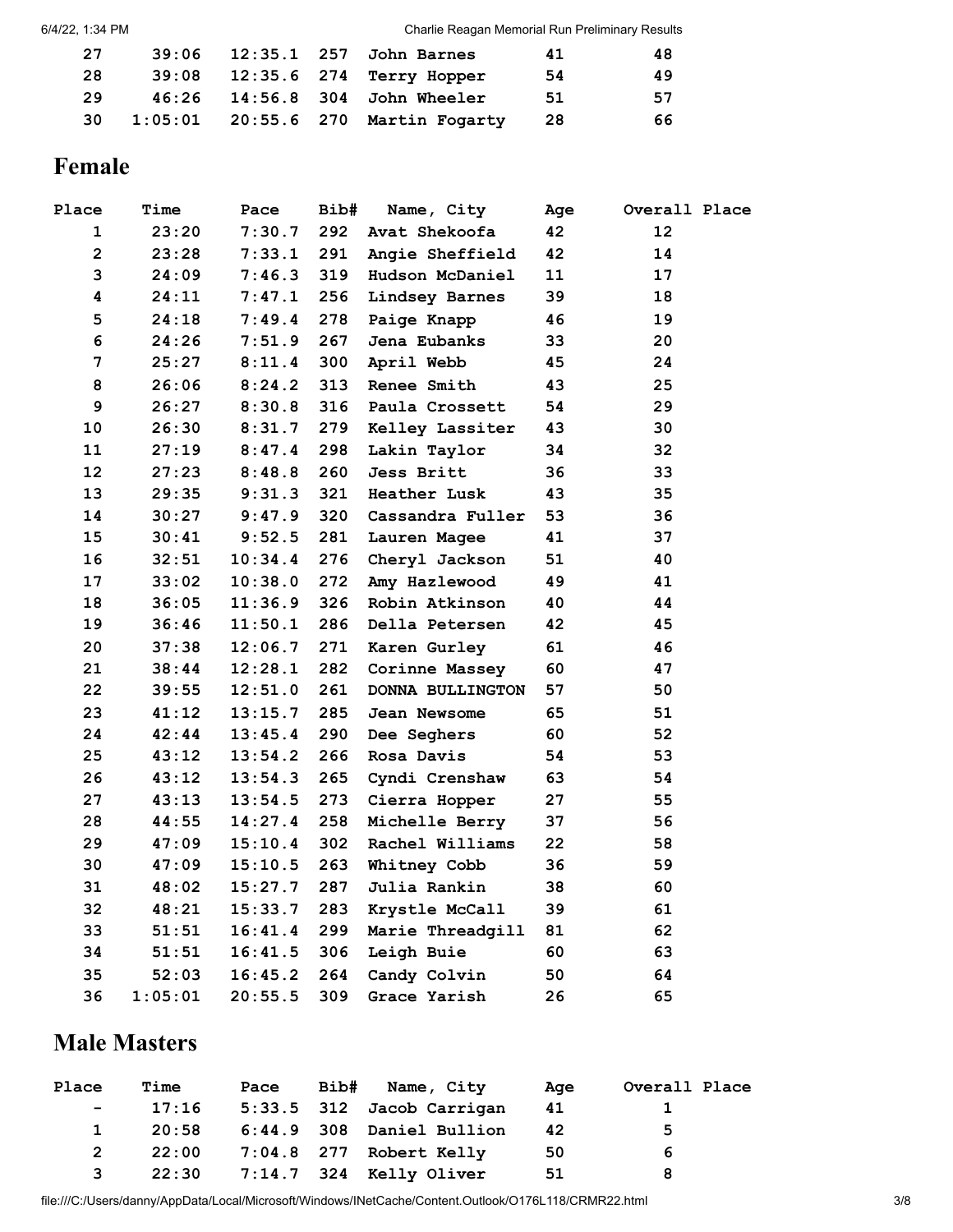6/4/22, 1:34 PM Charlie Reagan Memorial Run Preliminary Results

| 4  | 22:35 | 7:16.0  | 268 | Paul Evans     | 68 | 9  |
|----|-------|---------|-----|----------------|----|----|
| 5  | 22:45 | 7:19.5  | 315 | Jimmy Crossett | 64 | 10 |
| 6  | 22:58 | 7:23.5  | 259 | Rob Bolton     | 48 | 11 |
| 7  | 23:26 | 7:32.5  | 262 | David Bullion  | 43 | 13 |
| 8  | 24:55 | 8:01.3  | 310 | Jimmie Jackson | 47 | 22 |
| 9  | 26:09 | 8:25.0  | 289 | Robin Robbins  | 67 | 26 |
| 10 | 26:36 | 8:33.7  | 301 | Mark Wilhaucks | 59 | 31 |
| 11 | 31:33 | 10:09.4 | 323 | Johnny Reagan  | 61 | 38 |
| 12 | 34:53 | 11:13.8 | 303 | Allen Brown    | 76 | 42 |
| 13 | 35:26 | 11:24.4 | 317 | David Wood     | 69 | 43 |
| 14 | 39:06 | 12:35.1 | 257 | John Barnes    | 41 | 48 |
| 15 | 39:08 | 12:35.6 | 274 | Terry Hopper   | 54 | 49 |
| 16 | 46:26 | 14:56.8 | 304 | John Wheeler   | 51 | 57 |
|    |       |         |     |                |    |    |

#### **Female Masters**

| Place                    | Time  | Pace             | Bib# | Name, City          | Age | Overall Place |
|--------------------------|-------|------------------|------|---------------------|-----|---------------|
| $\overline{\phantom{0}}$ | 23:20 | 7:30.7           |      | 292 Avat Shekoofa   | 42  | 12            |
| $\mathbf{1}$             | 23:28 | 7:33.1           | 291  | Angie Sheffield     | 42  | 14            |
| $\overline{2}$           | 24:18 | 7:49.4           | 278  | Paige Knapp         | 46  | 19            |
| 3                        | 25:27 | 8:11.4           | 300  | April Webb          | 45  | 24            |
| 4                        | 26:06 | 8:24.2           | 313  | <b>Renee Smith</b>  | 43  | 25            |
| 5                        |       | $26:27$ $8:30.8$ | 316  | Paula Crossett      | 54  | 29            |
| 6                        | 26:30 | 8:31.7           | 279  | Kelley Lassiter     | 43  | 30            |
| 7                        |       | $29:35$ $9:31.3$ | 321  | <b>Heather Lusk</b> | 43  | 35            |
| 8                        | 30:27 | 9:47.9           | 320  | Cassandra Fuller    | 53  | 36            |
| 9                        |       | $30:41$ $9:52.5$ | 281  | Lauren Magee        | 41  | 37            |
| 10                       | 32:51 | 10:34.4          | 276  | Cheryl Jackson      | 51  | 40            |
| 11                       | 33:02 | 10:38.0          | 272  | Amy Hazlewood       | 49  | 41            |
| 12 <sub>2</sub>          | 36:05 | 11:36.9          | 326  | Robin Atkinson      | 40  | 44            |
| 13                       | 36:46 | 11:50.1          | 286  | Della Petersen      | 42  | 45            |
| 14                       | 37:38 | 12:06.7          | 271  | Karen Gurley        | 61  | 46            |
| 15                       | 38:44 | 12:28.1          | 282  | Corinne Massey      | 60  | 47            |
| 16                       | 39:55 | 12:51.0          | 261  | DONNA BULLINGTON    | 57  | 50            |
| 17                       | 41:12 | 13:15.7          | 285  | Jean Newsome        | 65  | 51            |
| 18                       | 42:44 | 13:45.4          | 290  | Dee Seghers         | 60  | 52            |
| 19                       | 43:12 | 13:54.2          | 266  | Rosa Davis          | 54  | 53            |
| 20                       | 43:12 | 13:54.3          | 265  | Cyndi Crenshaw      | 63  | 54            |
| 21                       | 51:51 | 16:41.4          | 299  | Marie Threadgill    | 81  | 62            |
| 22                       | 51:51 | 16:41.5          | 306  | <b>Leigh Buie</b>   | 60  | 63            |
| 23                       | 52:03 | 16:45.2          | 264  | Candy Colvin        | 50  | 64            |
|                          |       |                  |      |                     |     |               |

## **M12 & Under**

| Place | Time | Pace | Bib# Name, City                   | Aqe                         | Overall Place |
|-------|------|------|-----------------------------------|-----------------------------|---------------|
|       |      |      | 1 24:52 8:00.2 314 Nathan Wheeler | $\overline{\phantom{1}}$ 11 |               |
|       |      |      | 26:19 8:28.3 293 Owen Stone       | Q                           | - 27          |

## **F12 & Under**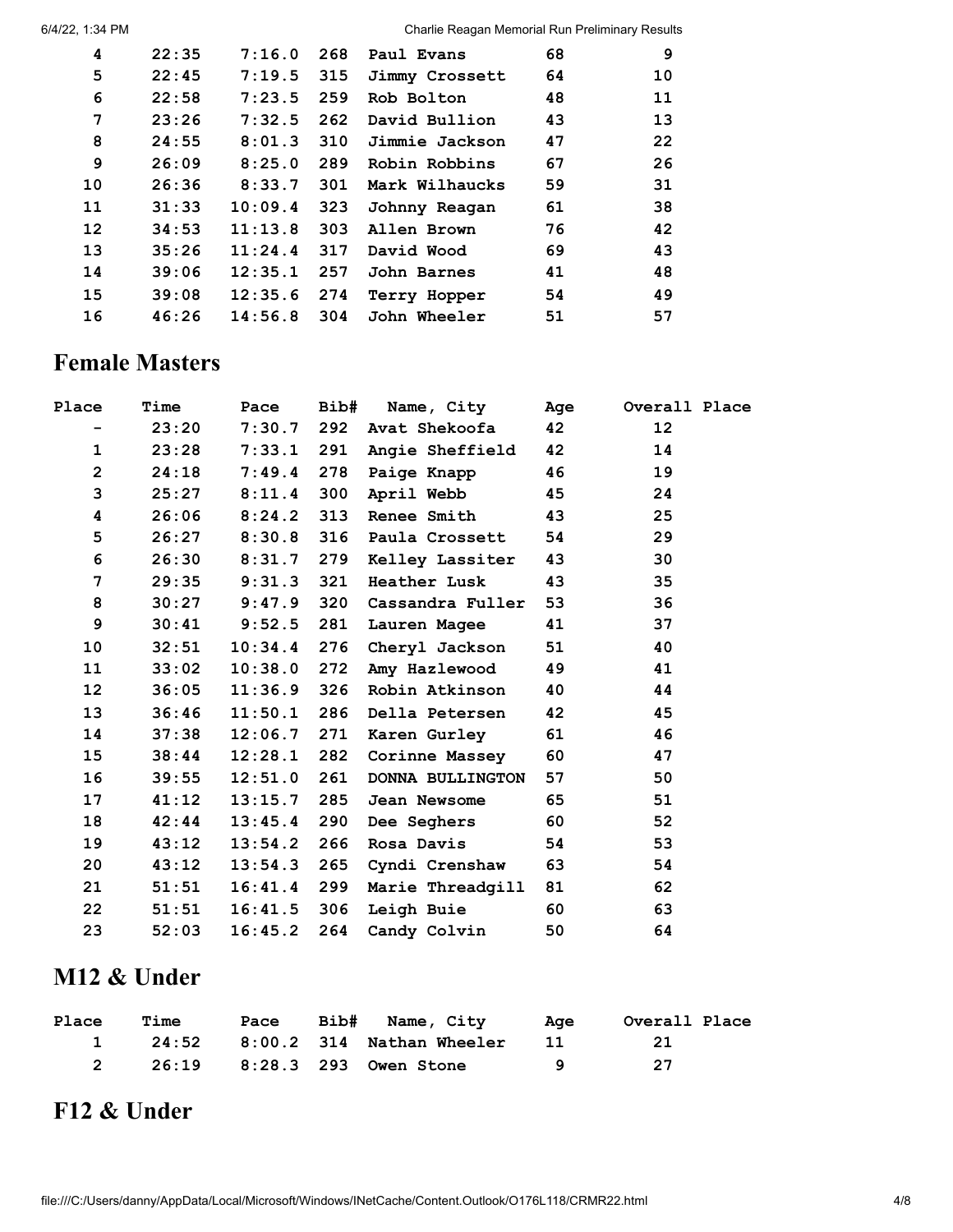| 6/4/22, 1:34 PM       |         |         |             | Charlie Reagan Memorial Run Preliminary Results |           |                |  |
|-----------------------|---------|---------|-------------|-------------------------------------------------|-----------|----------------|--|
| Place                 | Time    | Pace    | Bib#        | Name, City                                      | Age       | Overall Place  |  |
| $\mathbf{1}$          | 24:09   | 7:46.3  | 319         | Hudson McDaniel                                 | 11        | 17             |  |
| M13-14                |         |         |             |                                                 |           |                |  |
| Place                 | Time    | Pace    |             |                                                 |           | Overall Place  |  |
| $\mathbf{1}$          | 23:43   | 7:38.0  | Bib#<br>307 | Name, City<br>Aiden Bullion                     | Age<br>13 | 15             |  |
|                       |         |         |             |                                                 |           |                |  |
| $F20-24$              |         |         |             |                                                 |           |                |  |
| Place                 | Time    | Pace    | Bib#        | Name, City                                      | Age       | Overall Place  |  |
| 1                     | 47:09   | 15:10.4 | 302         | Rachel Williams                                 | 22        | 58             |  |
| M25-29                |         |         |             |                                                 |           |                |  |
| Place                 | Time    | Pace    | Bib#        | Name, City                                      | Age       | Overall Place  |  |
| 1                     | 17:41   | 5:41.3  | 318         | Bailey Bell                                     | 29        | $\overline{2}$ |  |
| $\overline{2}$        | 1:05:01 | 20:55.6 | 270         | Martin Fogarty                                  | 28        | 66             |  |
| $F25-29$              |         |         |             |                                                 |           |                |  |
| Place                 | Time    | Pace    | Bib#        | Name, City                                      | Age       | Overall Place  |  |
| 1                     | 43:13   | 13:54.5 | 273         | Cierra Hopper                                   | 27        | 55             |  |
| $\mathbf{2}^{\prime}$ | 1:05:01 | 20:55.5 | 309         | Grace Yarish                                    | 26        | 65             |  |
| M30-34                |         |         |             |                                                 |           |                |  |
| Place                 | Time    | Pace    | Bib#        | Name, City                                      | Age       | Overall Place  |  |
| 1                     | 20:22   | 6:33.4  | 275         | Bob Ingalls                                     | 33        | 4              |  |
| 2                     | 24:06   | 7:45.4  | 255         | Adam Bailey                                     | 31        | 16             |  |
| 3                     | 32:34   | 10:28.9 | 297         | Channing Taylor                                 | 34        | 39             |  |
| F30-34                |         |         |             |                                                 |           |                |  |
| Place                 | Time    | Pace    | Bib#        | Name, City                                      | Age       | Overall Place  |  |
| 1                     | 24:26   | 7:51.9  | 267         | Jena Eubanks                                    | 33        | 20             |  |
| $\mathbf{2}$          | 27:19   | 8:47.4  | 298         | Lakin Taylor                                    | 34        | 32             |  |
| M35-39                |         |         |             |                                                 |           |                |  |
| Place                 | Time    | Pace    | Bib#        | Name, City                                      | Age       | Overall Place  |  |
| 1                     | 18:14   | 5:52.2  | 305         | Casey Johnson                                   | 36        | 3              |  |
| $\overline{2}$        | 22:14   | 7:09.4  | 322         | <b>Brock Martin</b>                             | 37        | 7              |  |
| 3                     | 25:04   | 8:04.1  | 254         | Ben Allen                                       | 36        | 23             |  |
| 4                     | 26:20   | 8:28.6  | 294         | David Stone                                     | 36        | 28             |  |
| 5                     | 29:22   | 9:27.2  | 325         | <b>Russ McKelvey</b>                            | 38        | 34             |  |
| F35-39                |         |         |             |                                                 |           |                |  |
| Place                 | Time    | Pace    | Bib#        | Name, City                                      | Age       | Overall Place  |  |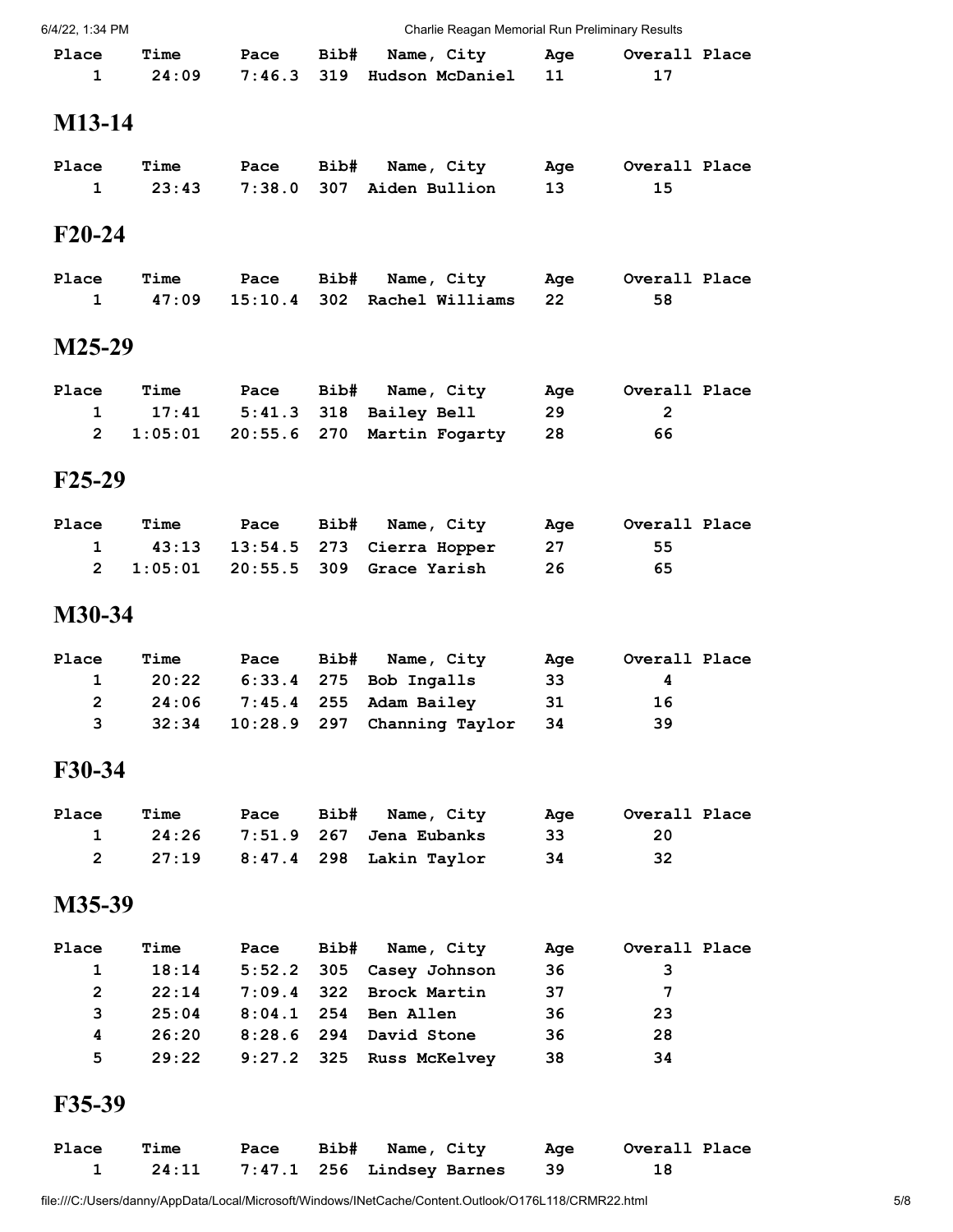6/4/22, 1:34 PM Charlie Reagan Memorial Run Preliminary Results

| 2            |  | 27:23 8:48.8 260 Jess Britt       | -36  | 33 |
|--------------|--|-----------------------------------|------|----|
| $\mathbf{3}$ |  | 44:55 14:27.4 258 Michelle Berry  | -37  | 56 |
|              |  | 4 47:09 15:10.5 263 Whitney Cobb  | -36  | 59 |
| 5            |  | 48:02  15:27.7  287  Julia Rankin | -38  | 60 |
| 6            |  | 48:21 15:33.7 283 Krystle McCall  | - 39 | 61 |

#### **M40-44**

| Place        | <b>Time</b> |  | Pace Bib# Name, City                | Aqe | Overall Place |
|--------------|-------------|--|-------------------------------------|-----|---------------|
| $\sim$ $-$   | 17:16       |  | 5:33.5 312 Jacob Carrigan           | -41 |               |
| $\mathbf{1}$ | 20:58       |  | 6:44.9 308 Daniel Bullion           | 42  | 5.            |
| 2            |             |  | 23:26 7:32.5 262 David Bullion      | 43  | 13            |
| 3            |             |  | 39:06   12:35.1   257   John Barnes | 41  | 48            |

#### **F40-44**

| Place             | <b>Time</b> | Pace | Bib# Name, City                | Age | Overall Place |
|-------------------|-------------|------|--------------------------------|-----|---------------|
| $\qquad \qquad -$ | 23:20       |      | 7:30.7 292 Avat Shekoofa       | 42  | 12            |
| 1                 | 23:28       |      | 7:33.1 291 Angie Sheffield     | 42  | 14            |
| 2                 | 26:06       |      | 8:24.2 313 Renee Smith         | 43  | 25            |
| 3                 | 26:30       |      | 8:31.7 279 Kelley Lassiter     | 43  | 30            |
| 4                 | 29:35       |      | $9:31.3$ $321$ Heather Lusk    | 43  | 35            |
| 5                 | 30:41       |      | 9:52.5 281 Lauren Magee        | 41  | 37            |
| 6                 | 36:05       |      | $11:36.9$ $326$ Robin Atkinson | 40  | 44            |
| 7                 | 36:46       |      | $11:50.1$ 286 Della Petersen   | 42  | 45            |

### **M45-49**

| Place | Time |  | Pace Bib# Name, City          | Age | Overall Place |
|-------|------|--|-------------------------------|-----|---------------|
|       |      |  | 1 22:58 7:23.5 259 Rob Bolton | 48. | -11           |
|       |      |  |                               | 47  | 22            |

#### **F45-49**

| Place        | Time  | Pace | Bib# | Name, City                         | Aae | Overall Place |
|--------------|-------|------|------|------------------------------------|-----|---------------|
| $\mathbf{1}$ | 24:18 |      |      | 7:49.4 278 Paige Knapp             | 46. | 19            |
| 2            |       |      |      | 25:27 8:11.4 300 April Webb        | 45  | 24            |
| 3            |       |      |      | 33:02  10:38.0  272  Amy Hazlewood | 49  | 41            |

#### **M50-54**

| Place        | Time | Pace | Bib# | Name, City                        | Aae | Overall Place |  |
|--------------|------|------|------|-----------------------------------|-----|---------------|--|
| $\mathbf{1}$ |      |      |      | 22:30 7:14.7 324 Kelly Oliver     | 51  | -8            |  |
| 2            |      |      |      | 39:08 12:35.6 274 Terry Hopper    | 54  | 49            |  |
| $\mathbf{3}$ |      |      |      | 46:26  14:56.8  304  John Wheeler | 51  | 57            |  |

#### **F50-54**

| Place | Time  |  | Pace Bib# Name, City Age                | Overall Place |
|-------|-------|--|-----------------------------------------|---------------|
|       | 30:27 |  | 9:47.9 320 Cassandra Fuller 53          | -36           |
|       |       |  | 32:51  10:34.4  276  Cheryl Jackson  51 | 40            |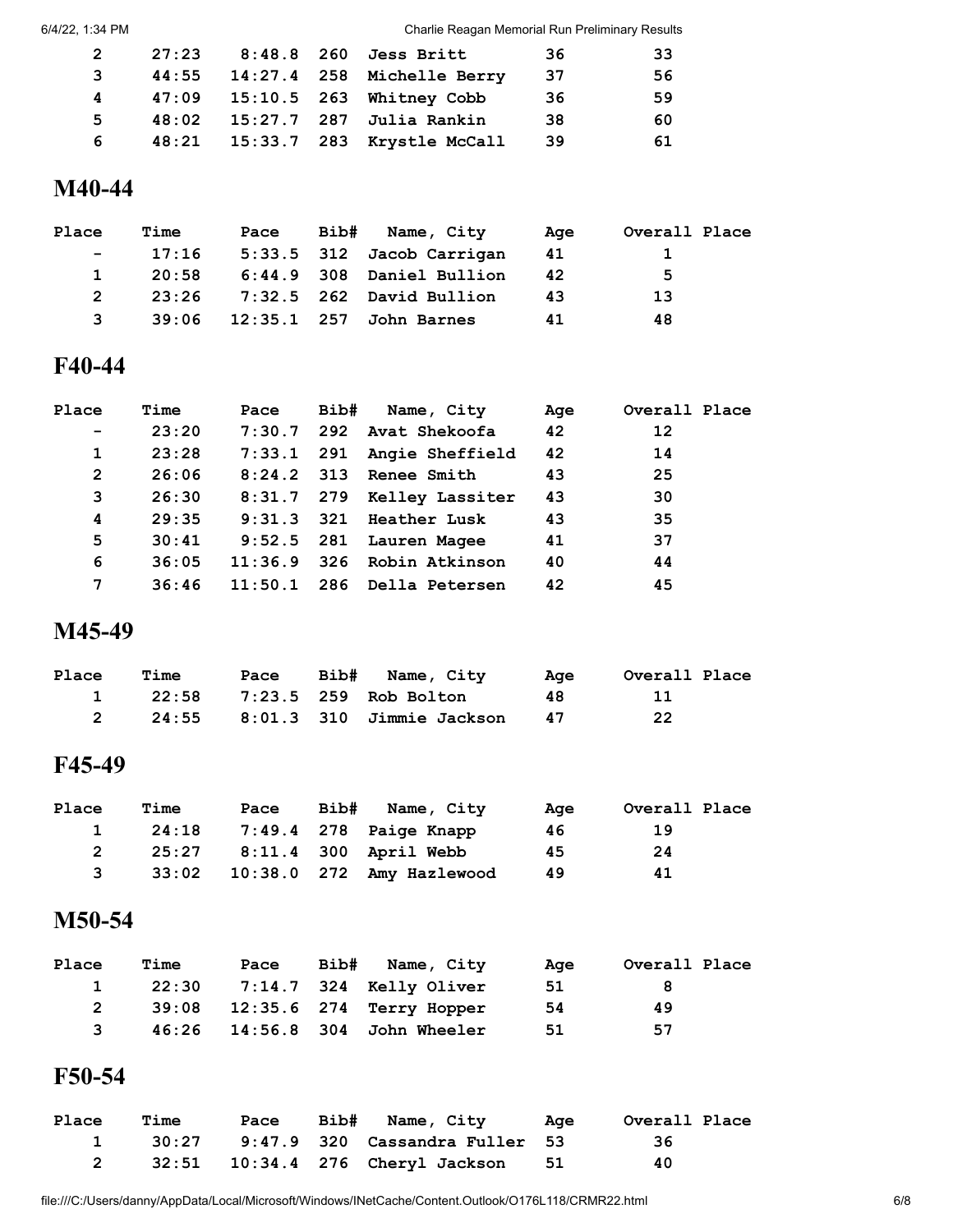| 6/4/22, 1:34 PM |  |
|-----------------|--|

| 6/4/22. 1:34 PM | Charlie Reagan Memorial Run Preliminary Results |  |
|-----------------|-------------------------------------------------|--|
|                 |                                                 |  |

|  |  | 3 43:12 13:54.2 266 Rosa Davis      | 54 | -53 |
|--|--|-------------------------------------|----|-----|
|  |  | 4 52:03 16:45.2 264 Candy Colvin 50 |    | -64 |

#### **M55-59**

| Place | Time |  | Pace Bib# Name, City                 | <u>a a dia amin'ny fivondronan-kaominin'i Aqe</u> | Overall Place |
|-------|------|--|--------------------------------------|---------------------------------------------------|---------------|
|       |      |  | 1 26:36 8:33.7 301 Mark Wilhaucks 59 |                                                   |               |

#### **F55-59**

| Place | Time |  | Pace Bib# Name, City<br><u>sa and Age and Samuel State and Se</u> | Overall Place |
|-------|------|--|-------------------------------------------------------------------|---------------|
|       |      |  | 39:55   12:51.0   261   DONNA   BULLINGTON   57                   | 50            |

## **M60-64**

| Place | Time | Pace | Bib# Name, City                          | Aae | Overall Place |
|-------|------|------|------------------------------------------|-----|---------------|
|       |      |      | 22:45 7:19.5 315 Jimmy Crossett 64       |     | 10            |
|       |      |      | 31:33    10:09.4    323    Johnny Reagan | 61  | 38            |

#### **F60-64**

| Place        | <b>Time</b> |  | Pace Bib# Name, City            | Age | Overall Place |
|--------------|-------------|--|---------------------------------|-----|---------------|
| $\mathbf{1}$ | 37:38       |  | $12:06.7$ 271 Karen Gurley      | 61  | 46            |
| $\mathbf{2}$ | 38:44       |  | 12:28.1 282 Corinne Massey      | 60  | 47            |
| 3            |             |  | 42:44 13:45.4 290 Dee Seghers   | 60  | 52            |
| 4            | 43:12       |  | 13:54.3 265 Cyndi Crenshaw      | 63  | 54            |
| 5.           |             |  | 51:51  16:41.5  306  Leigh Buie | 60  | 63            |

#### **M65-69**

| Place | Time |  | Pace Bib# Name, City             | Aae | Overall Place |
|-------|------|--|----------------------------------|-----|---------------|
|       |      |  | 1 22:35 7:16.0 268 Paul Evans    | 68. |               |
|       |      |  | 2 26:09 8:25.0 289 Robin Robbins | -67 | -26           |
|       |      |  | 3 35:26 11:24.4 317 David Wood   | 69  | 43            |

## **F65-69**

| Place | Time |  | Pace Bib# Name, City Age Overall Place |    |  |
|-------|------|--|----------------------------------------|----|--|
|       |      |  | 1 41:12 13:15.7 285 Jean Newsome       | 65 |  |

#### **M70 & Over**

| Place | Time |  | Pace Bib# Name, City            |    | Age Overall Place |
|-------|------|--|---------------------------------|----|-------------------|
|       |      |  | 1 34:53 11:13.8 303 Allen Brown | 76 |                   |

### **F70 & Over**

| Place | Time |  | Pace Bib# Name, City                    | <b>Example 2</b> | Overall Place |
|-------|------|--|-----------------------------------------|------------------|---------------|
|       |      |  | 1 51:51 16:41.4 299 Marie Threadgill 81 |                  | -62           |

#### **Male Grandmaster**